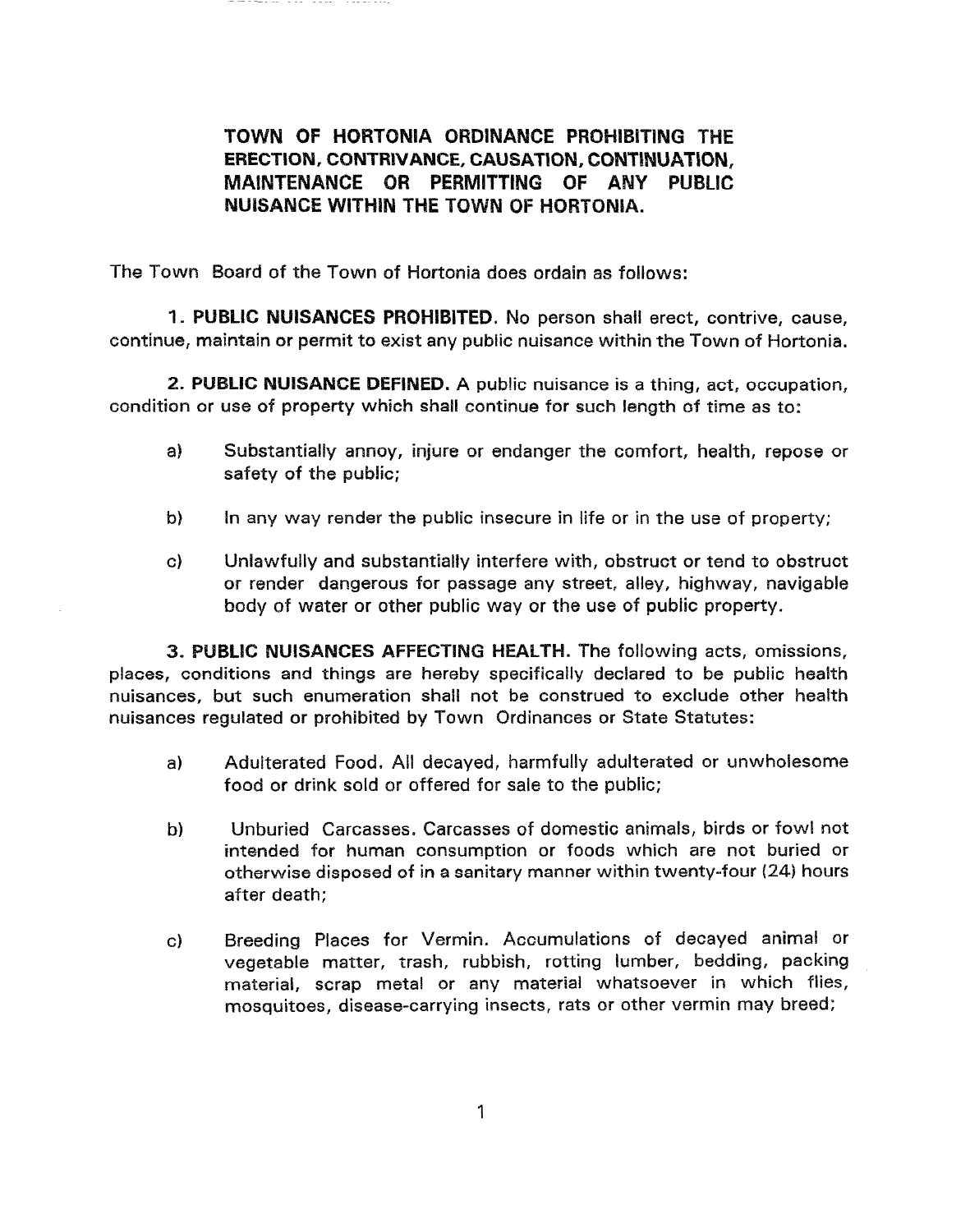- d) Stagnant Water. All stagnant water created by artificial means in which mosquitoes, flies or other insects can multiply;
- e) Garbage Cans. Garbage cans or other containers which are not fly-tight;
- f) Water Pollution. The pollution of any public well or cistern, stream, lake, drainageway or other body of water by sewage, creamery or industrial wastes or other substances;
- g) Noxious Odors. Any use of property, substances or things within the Town causing any foul, offensive, noisome, nauseous, noxious or disagreeable odors, gases, effluvia, or stenches extremely repulsive to the physical senses of ordinary persons which annoy, discomfort, injure or inconvenience the health of any appreciable number of persons within the Town. The above provisions are not intended to prevent normal farming operations within the proscribed areas;
- h) Street Pollution. Any use of property which shall cause any nauseous or unwholesome liquid or substance to flow into or upon any street, gutter, alley, sidewalk or public place within the Town;
- i) Animals at Large. All domestic animals running at large;
- j) Accumulations of Refuse. Accumulations of old cans, lumber, elm firewood and other refuse and debris;
- k) Air Pollution. The escape of smoke, soot, cinders, noxious acids, fumes, gases, fly ash or industrial dust in such quantities as to endanger the health of persons of ordinary sensibilities or to threaten or cause substantial injury to property.

4. CONTINUOUS VIOLATION OFTOWN ORDINANCES.Any place or premises within the Town where Town Ordinances or state laws relating to public health, safety, peace, morals or welfare are openly, continuously, repeatedly and intentionally violated.

5. PUBLIC NUISANCES AFFECTING PEACE AND SAFETY. The following acts, omissions, places, conditions and things are hereby declared to be public nuisances affecting peace and safety, but such enumeration shall not be construed to exclude other nuisances affecting public peace or safety regulated or prohibited by Town Ordinances or State Statutes.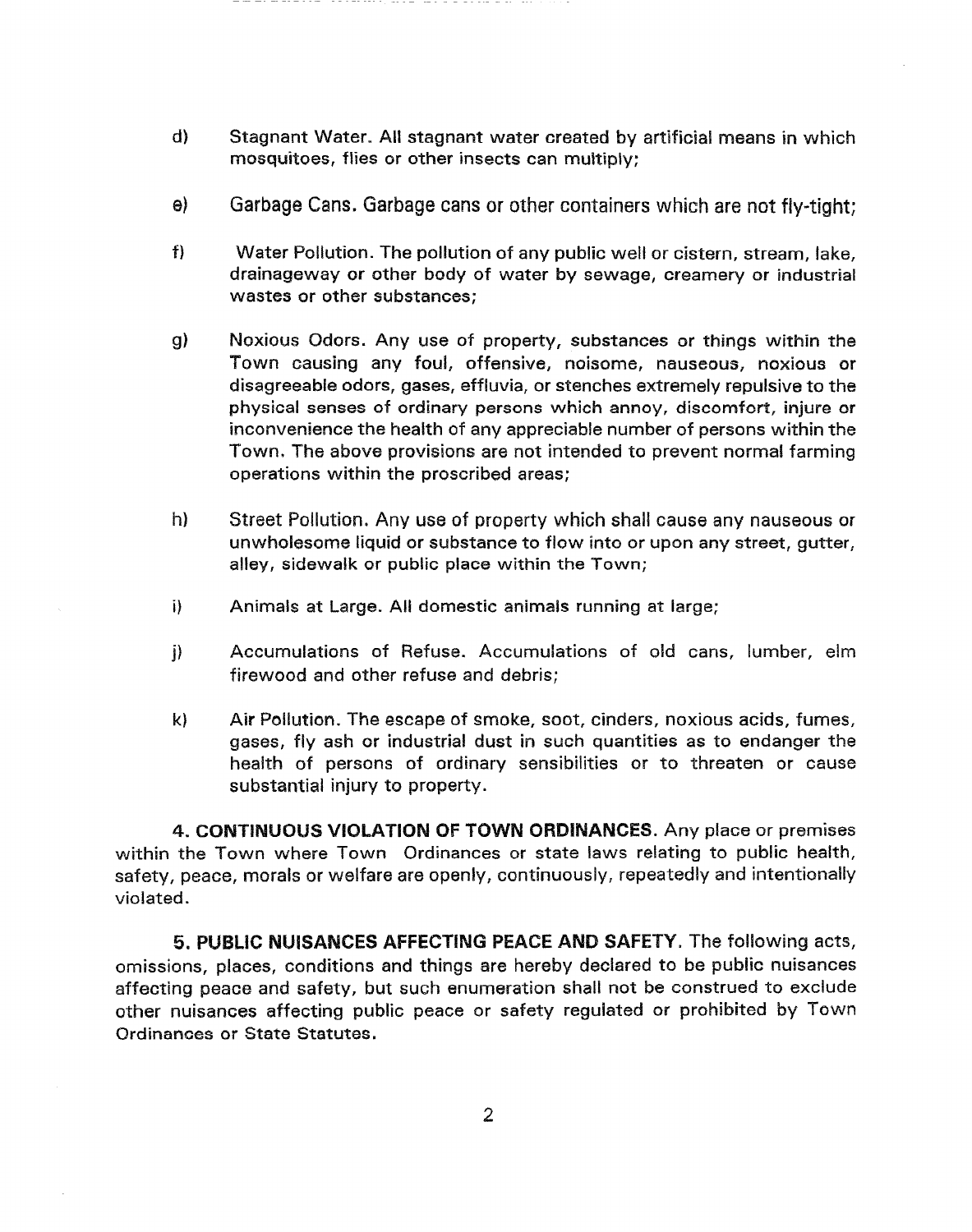- a) Signs, Billboard. All signs and billboards, awnings and other similar structures over or near street, sidewalks, public grounds or places frequented by the public, so situated or constructed as to endanger the public safety;
- b) Illegal Buildings. All buildings erected, repaired or altered in violation of the provisions of the Ordinances of the Town relating to materials and manner of construction of buildings and structures within the Town;
- c) Unauthorized Traffic Signs. All unauthorized signs, signals, markings or devices placed or maintained upon or in view of any public highway or railway crossing which purport to be or may be mistaken as an official traffic control device, railroad sign or signal, or which, because of its color, location, brilliance or manner of operation, interferes with the effectiveness of any such device, sign or signal;
- d) Obstruction of Intersections. All trees, hedges, billboards or other obstructions which prevent persons driving vehicles on public streets, alleys, or highways from obtaining a clear view of traffic when approaching an intersection or pedestrian crosswalk;
- e) Tree Limbs. All limbs of trees which project over a public sidewalk less than ten (10 ) feet above the surface thereof and all limbs which project over a public street less than fourteen (14) feet above the surface thereof.
- f) Dilapidated Buildings. All buildings or structures so old, dilapidated or out of repair as to be dangerous, unsafe, unsanitary or otherwise unfit for human use;
- g) Wires Over Streets. All wires over streets, alleys or public grounds which are strung less than fifteen (15) feet above the surface thereof;
- h) Noisy Animals or Fowl. The keeping or harboring of any animal or fowl which, by frequent or habitual howling, yelping, barking, crowing, or making of other noises shall greatly annoy or disturb a neighborhood or any considerable number of persons within the Town;
- i) Obstructions of Streets: Excavations. All obstructions of streets, alleys, sidewalks, or crosswalks and all excavations in or under the same, except as permitted by the Ordinances of the Town or which, although made in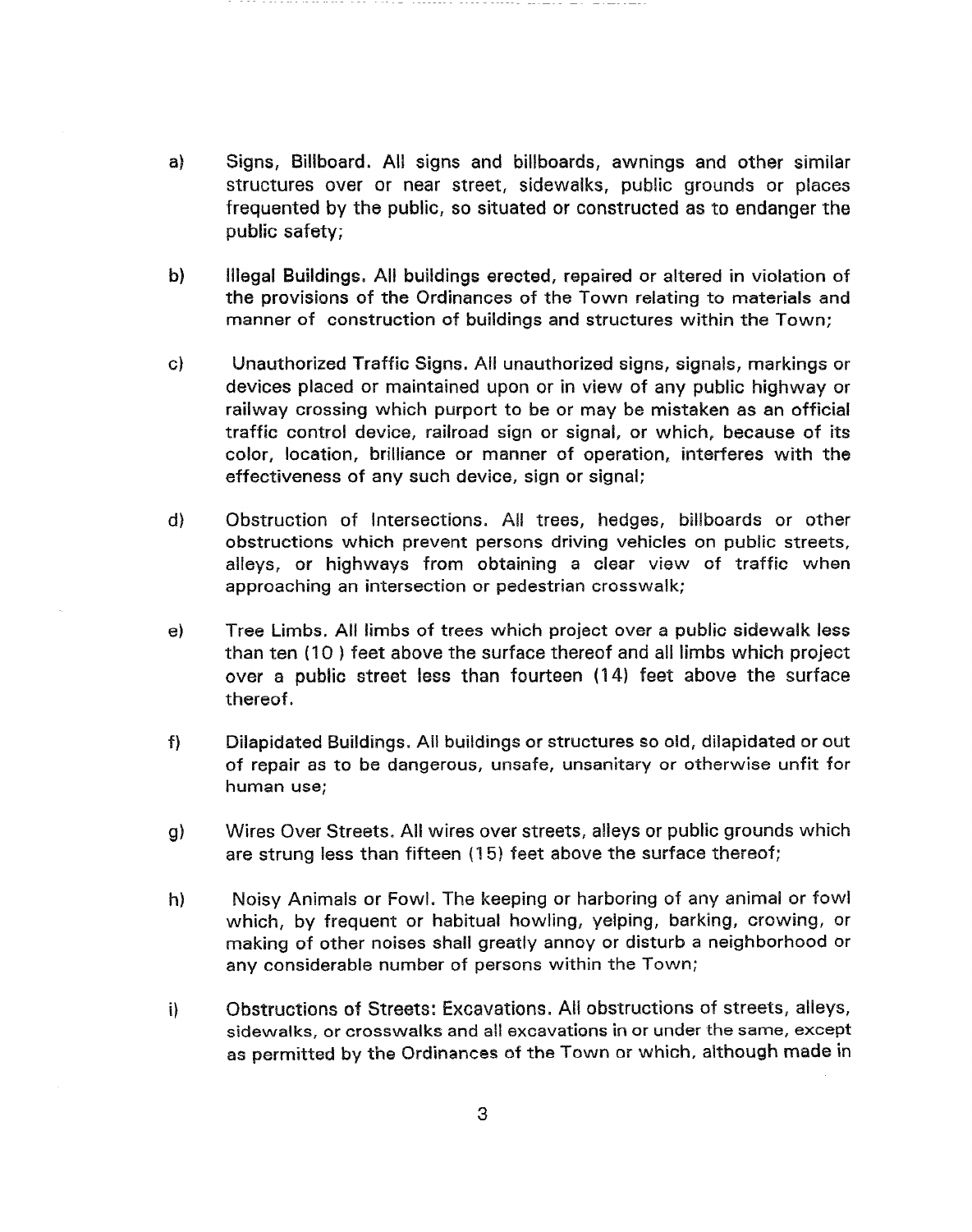accordance with such Ordinances, are kept or maintained for an unreasonable **or** illegal length of time after the purpose thereof has been accomplished, or which do not conform to the permit;

- j) Open Excavations. All open and unguarded pits, wells, excavations, or unused basements accessible from any public street, alley or sidewalk;
- k) Abandoned Refrigerators. All abandoned refrigerators or iceboxes from which the doors and other covers have not been removed or which are not equipped with a device for opening from the inside;
- I} Junk Vehicles. All junked, disassembled, inoperable or wrecked motor vehicles, or parts thereof, which have been allowed to remain outside of any building upon public or private property for a period in excess of thirty (30) days, unless in connection with an automotive sales or repair business located in a properly zoned area;
- m) Storage of Junk. The storage of junked or discarded property including trash, wood, bricks, washing machines, refrigerators unrepairable equipment or machinery, or equipment or machinery parts, as may tend to depreciate property values or be detrimental to the appearance, neatness and cleanliness of the neighborhood, provided that nothing in this subsection shall prohibit reasonable storage of construction materials during the construction of any building or structure, and construction debris shall be contained within adequately sized dumpsters placed on site.
- n) Loud and Unnecessary Noise. It shall be unlawful for any person to make, continue or cause to be made or continued any loud and unnecessary noise. The following acts are declared to be loud, disturbing and unnecessary noises in violation of this Section, but this enumeration shall not be deemed to be exclusive:
	- i. Horns, signaling devices. The sounding of any horn or signaling device on any automobile, motorcycle or other vehicle on any street or public place in the Town for longer than three (3) seconds in any period of one (1) minute or less, except as a danger warning; the creation of any unreasonable loud or harsh sound by means of any signaling device and the sounding of any plainly audible device for an unnecessary and unreasonable period of time; the use of any signaling device except one operated by hand or electricity; the use of any horn, whistle or other device operated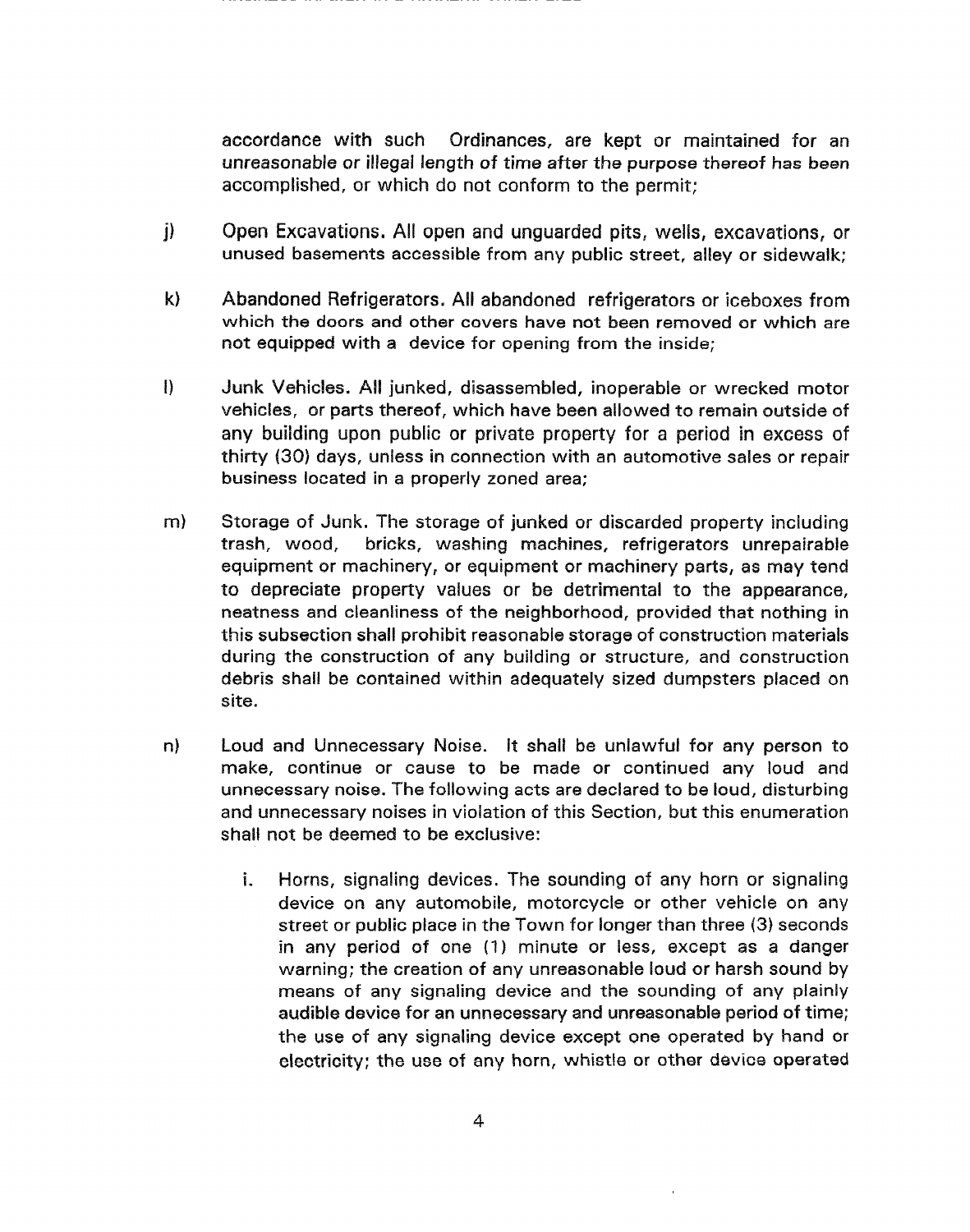by engine exhaust and the use of any signaling device when traffic is for any reason held up.

- ii. Radios, phonographs, similar devices. The using, operating or permitting the playing, using or operating of any radio receiving set; musical instrument, phonograph or other machine or device for the producing reproducing of sound, in a loud and unnecessary manner. The operation of any set, instrument, phonograph, machine or device between the hours of 10:00 p.m. and 7:00 a.m. in a manner as to he plainly audible at the property line of the building, structure or vehicle in which it is located shall be *prima* facie evidence of a violation of this Section.
- iii. Loudspeakers, amplifiers for advertising. The using, operating or permitting the playing, using or operating of any radio receiving set, musical instrument, phonograph, loudspeaker, sound, amplifier, or other machine or device for the producing or reproducing of sound which is cast upon the public streets for the purpose of commercial advertising or attracting attention of the public to any building or structure. Announcements over loudspeakers can only be made by the announcer in person and without the aid of any mechanical device.
- iv. Animals, birds. The keeping of any animal or bird which causes frequent or long continued unnecessary noise.
- v. Exhausts. The discharge into the open air of the exhaust of any steam engine, stationary internal combustion engine or motor boat except through a muffler or other device which will effectively prevent loud or explosive noises therefrom.

The provisions of this Section shall not apply to:

- i. Any vehicle of the Town while engaged in necessary public business.
- ii. Excavations or repairs of streets or other public construction by or on behalf of the Town, County, or State at night when public welfare and convenience renders it impossible to perform such work during the day.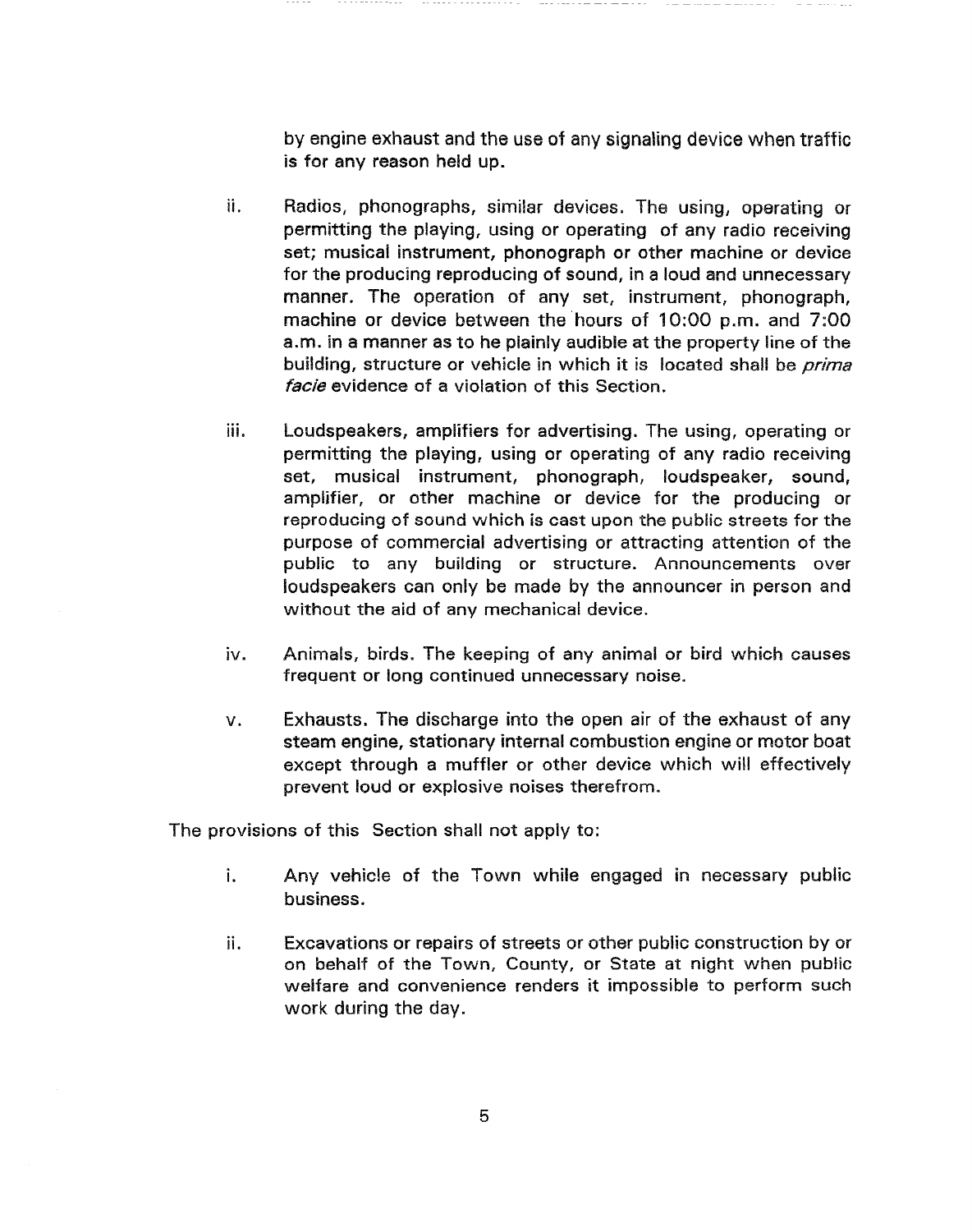iii. The reasonable use of amplifiers or loud speakers in the course of public addresses which are noncommercial in nature.

## 6. ABATEMENT Of PUBLIC NUISANCES.

- a) Enforcement. The Constable, Building Inspector, Chief of the Fire Department, or Town Board shall enforce those provisions of this Chapter that come within the jurisdiction of their offices, and they shall make periodic inspections and inspections upon complaint to insure that such provisions are not violated. No action shall be taken under this Section to abate a public nuisance unless the officer shall have inspected or caused to be inspected the premises where the nuisance is alleged to exist and has satisfied himself that a nuisance does in fact exist.
- b) Summary Abatement. If the inspecting officer shall determine that a public nuisance exists within the Town and that there is great and immediate danger to the public health, safety, peace, morals or decency, the Town Chair may direct the proper officer to cause the same to be abated and charge the cost thereof to the owner, occupant or person causing, permitting or maintaining the nuisance, as the case may be.
- c) Abatement after Notice. If the inspecting officer shall determine that public nuisance exists on private premises but that the nature of such nuisance is not such as to threaten great and immediate danger to the public health, safety, peace, morals or decency, *s/he* shall serve notice on the person causing or maintaining the nuisance to remove the same within ten (10) days, the proper officer shall cause the nuisance to be removed as provided in subsection (b).
- d) Other Methods Not Excluded. Nothing in this Chapter shall be construed as prohibiting the abatement of public nuisances by the Town or its officials in accordance with the laws of the State of Wisconsin.

**7. COST OF ABATEMENT.** In addition to any other penalty imposed by this Chapter for the erection, contrivance, creation, continuance or maintenance of a public nuisance, the cost of abating a public nuisance by the Town shall be collected as a debt from the owner, occupant or person causing, permitting or maintaining the nuisance, such cost shall be assessed against the real estate as a special charge.

8. PENALTV. Any person, corporation, or other entity convicted of a violation of this Ordinance shalf be fined not less than \$150.00 nor more than \$500.00 together